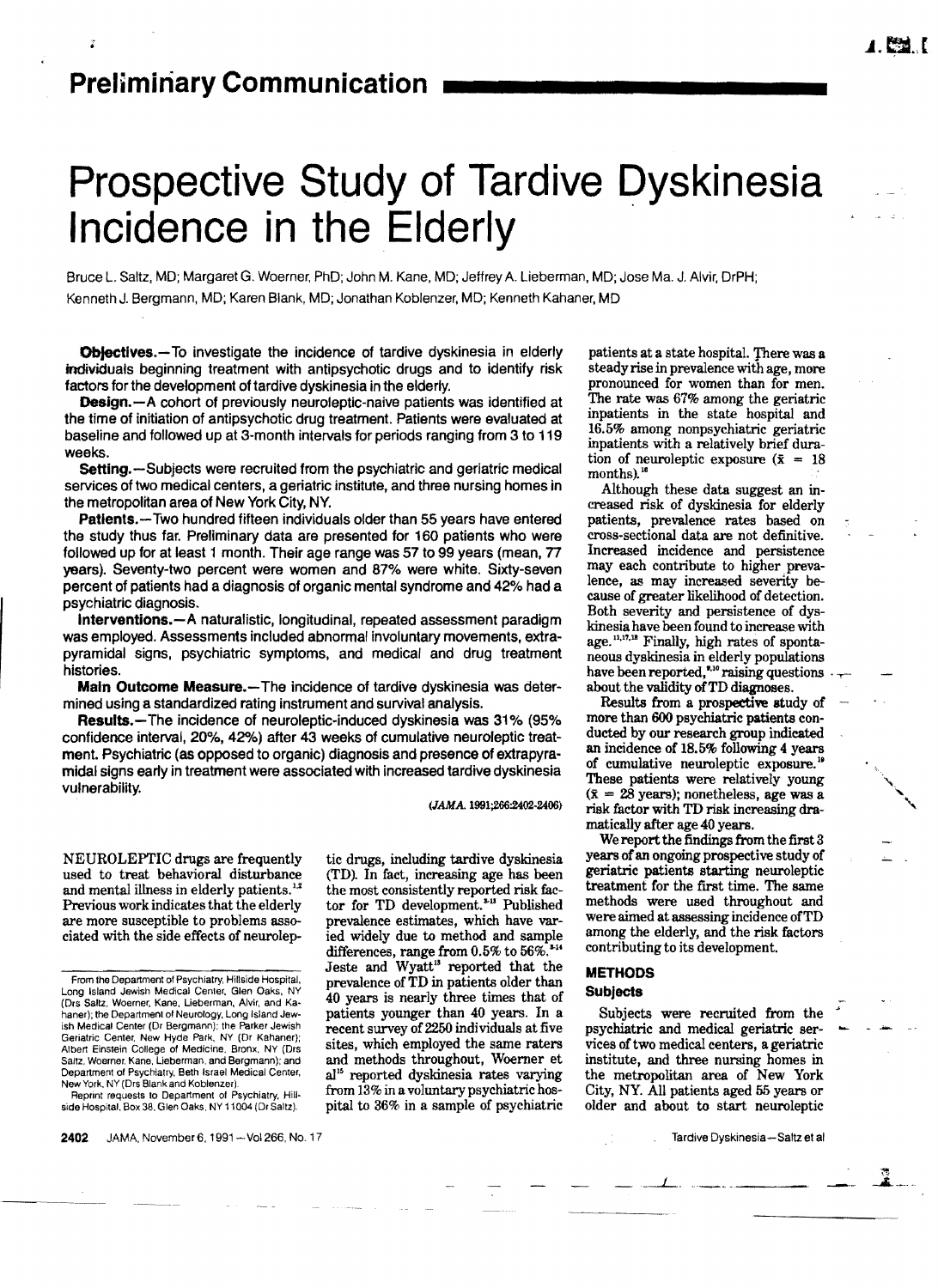treatment for any indication were screened. Those with a previous history of neuroleptic treatment or those with neurological disorders, such as Huntington's or Parkinson's disease for which they were being treated and which may have produced abnormal movements, were excluded.

#### **Assessments**

The following assessments were completed at study entry: reviews of medical records and interviews with patients, relatives, and treatment staff to obtain demographic, medical, and psychiatric histories; semistructured interviews with ratings on the Mini-Mental State examination,<sup>26</sup> Brief Psychiatric Rating Scale,<sup>2</sup> and Global Assessment Scale  $\mathbb{Z}$ ; the Nurse's Observational Scale for Inpatient Evaluation, $\overline{a}$  a standardized examination for abnormal involuntary movements and extrapyramidal side effects with ratings on the modified Simpson Dyskinesia Scale (SDS)<sup>16,22</sup> and the Simpson-Angus Extrapyramidal Side Effect Scale (SAEPS).<sup>24</sup> The SAEPS was repeated weekly for the first 4 weeks, then quarterly; the SDS was repeated at 1 month and then quarterly. The Nurse's Observational Scale for Inpatient Evaluation, and medication history interviews were repeated every 3 months. The remaining scales were repeated every 6 to 12 months thereafter. Psychiatric and medical diagnoses were taken from the clinical records; *Diagnostic and Statistical Manual ofMental Disorders, Revised Third*   $Editor<sup>2</sup>$  criteria were employed at the study sites.

The SDS includes 28 items and a sixpoint global score. In addition, the seven body-area items of the Abnormal Involuntary Movement Scale<sup>2</sup> are rated. Interrater reliability (intraclass correlation coefficient) was .91 on the SDS global rating, for the team of three trained raters.

Patients with a global score of 1 (questionable) or greater were examined by a second rater and, in some cases, a third to confirm the severity level. A global rating of at least 2 (mild TD), determined by two independent examiners, was required to designate a patient with TD. For 97% of the patients with TD, severity criteria according to the Research Diagnosis for Tardive Dyskinesia<sup>26</sup> were also fulfilled; these require Abnormal Involuntary Movement Scale ratings of ''mild'' movements in two or more body areas, or ''moderate'' or greater in one. Whenever possible, patients who were presumed to have TD were videotaped. The following evaluations were used to identify possible false-positive results: neurological examination, clinical laboratory testing (complete blood cell count and chemical analysis, VDRL test, erythrocyte sedimentation rate determination, levothyroxine sodium (T,) radioimmunoassay, determination of serum ceruloplasmin levels, and noncontrast computed tomographic scan). Patients were examined with the SDS and SAEPS monthly for 3 months, then every 3 months thereafter.

No attempt was made to influence patients' treatment regimens: however, discontinuation of neuroleptic therapy was encouraged if TD developed. Actually, a majority of patients, those with TD and those without, were withdrawn from medication periodically, some for long periods, by their clinicians.

#### **Statistical Methods**

Survival analysis was used to estimate TD incidence and to assess risk factors for TD development. The analyses of single categorical prognostic factors (eg, gender) used life-table analysis, in which the survival curves were estimated by the Kaplan-Meier method; the equality of the curves was tested by nonparametric Mantel-Cox and Breslow rank tests.<sup>27</sup> The Breslow rank test, which gives more weight to early observations, is reported in the results below. The analyses of continuous prognostic variables (eg, age) and those using sets of prognostic variables simultaneously, employed the Cox proportional hazards regression model.<sup>28</sup>

# **RESULTS**

### **Sample**

Of the 215 patients included here, 99 were seen prior to any neuroleptic treatment and 116 had minimal treatment (median, four doses) prior to baseline. Forty-six of the 216 were later dropped from the database because neuroleptic treatment was never instituted (23 patients), therapy was continued for less than 2 weeks (18 patients), or information indicating substantial prior neuroleptic treatment was later obtained (five patients).

Fourteen patients had abnormal involuntary movements at baseline. Five of these were withdrawn from the study due to prior neuroleptic treatment as noted above. The other nine patients with baseline dyskinesia were excluded from the analyses of incidence and risk factors, but have been followed up to determine the effects of treatment on preexisting "spontaneous" dyskinesias. The remaining 160 subjects were considered at risk for TD development and were included in the analyses.

#### **Abnormal Movements at Baseline**

Of the nine patients with baseline dyskinesia, four had taken neuroleptics for one to 14 days prior to examination, and five had never been treated with neuroleptics. When calculating prevalence using only patients with TD with no treatment prior to baseline, the rate of "spontaneous" dyskinesia is 5% (five of 99 patients). If we include subjects with minimal prior exposure, the rate is 4.3% (nine of 210 patients). Movements were predominantly orofacial; eight patients' dyskinesias were mild in severity and one patient's condition was rated moderate. A complete blood cell count and chemical analysis were obtained for eight of the nine patients; neurological examinations, computed tomographic scans, and T, radioimmunoassays were obtained for six patients; VDRL tests and erythrocyte sedimentation rate determinations for four patients; and determination of serum ceruloplasmin levels for two patients. No definitive explanation for the abnormal movements was derived from these tests, except for one patient with sensory deficit secondary to tumor resection. This was judged by the neurologist to be definitely implicated in the movement disorder. Six of the nine patients with baseline dyskinesia had conditions that could result in abnormal movements. These were stroke (three patients), multi-infarct dementia (two patients), and Alzheimer's disease (one patient). The movements persisted for at least 3 months (range, 3 to 21 months) in five patients, fluctuated over time in one patient, and were masked by the institution of neuroleptic treatment in one patient. Two patients have not been followed up for 3 months.

#### **Characteristics of the At-Risk Sample**

As shown in the Table, the at-risk subjects' ages ranged from 67 to 99 years (mean  $\pm$  SD, 77  $\pm$  9.0) and they were predominantly white (87%) and female (72%). One hundred seven (67%) had an organic mental syndrome diagnosis and 67 (42%) a psychiatric diagnosis (primarily major affective disorder). Subjects were a mean of  $74 \pm 12.4$  years old at first neurological or psychiatric treatment and had had  $5.6 \pm 16.3$ months of inpatient treatment at study entry.

Patients' medical histories revealed cardiovascular disease in 107 (67%), neurological disease in 69 (43%), connective tissue disease in 46 (29%), cancer in 21 (18%), endocrine disorder in 37 (23%), gastrointestinal disorder in 43 (27%), and genitourinary disorder in 29 (18%). Prior to study entry, 48 (30%) had been treated with antidepressants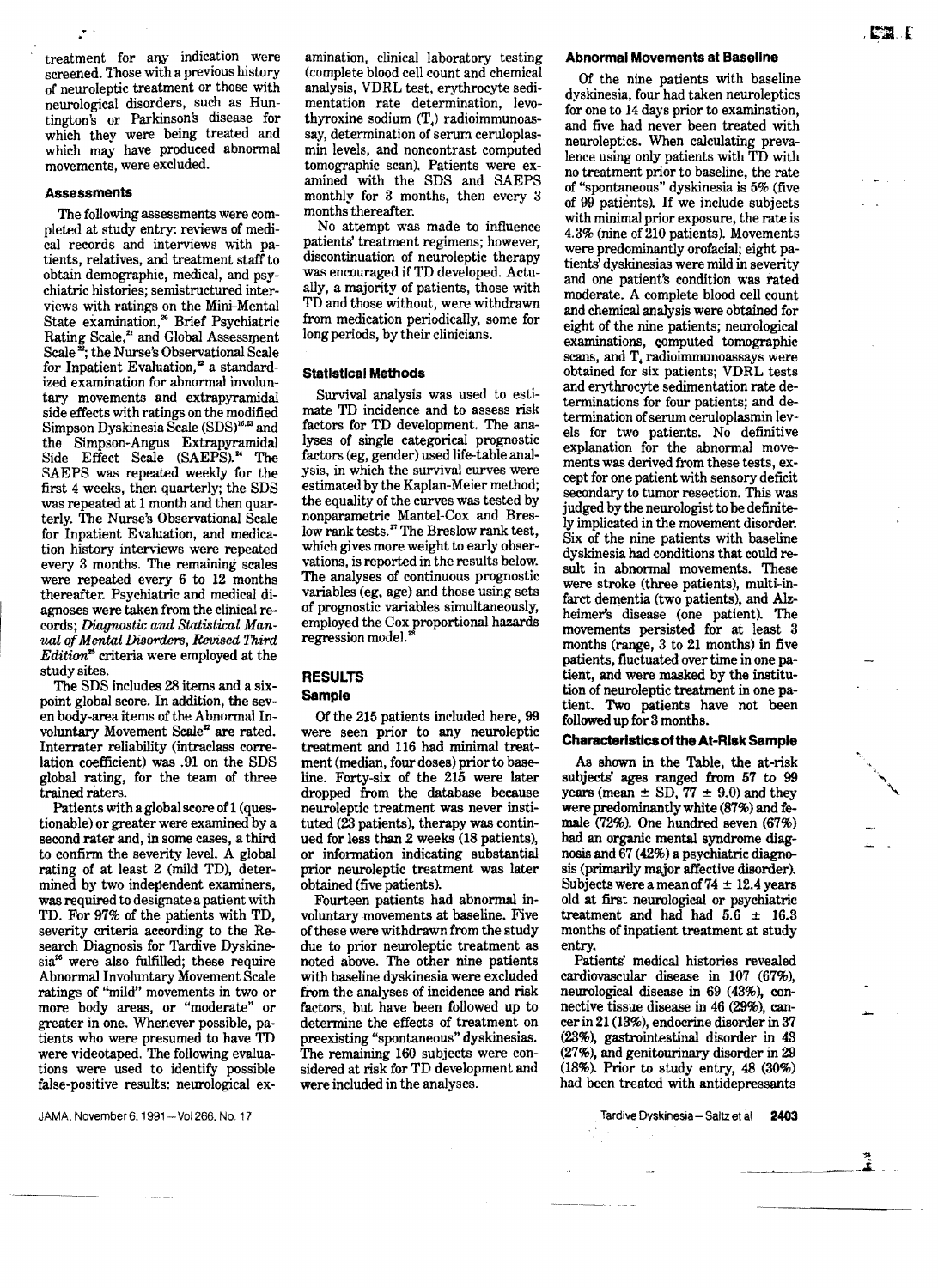Subject Characteristics at Study Entry (N = 160)

| Age, y                                    |          |
|-------------------------------------------|----------|
| Mean                                      | 77       |
| SD                                        | 8.9      |
| Range                                     | 57-99    |
| Education, y                              |          |
| Mean                                      | 10.0     |
| SD                                        | 3.8      |
| Range                                     | $0 - 19$ |
| Organic mental syndrome diagnosis         |          |
| None                                      | 33%      |
| Dementia                                  | 29%      |
| (senile dementia of Alzheimer's type      |          |
| and multi-infarct dementia)               |          |
| Organic affective syndrome                | 4%       |
| Organic delusional syndrome               | 15%      |
| Other delirium or                         |          |
| substance-related syndromes               | 18%      |
| Age at onset of neurological              |          |
| or psychiatric treatment, y               |          |
| Mean                                      | 73       |
| SD                                        | 12.8     |
| Range                                     | 16-98    |
| Gender                                    |          |
| Male                                      | 28%      |
| Female                                    | 72%      |
| Race                                      |          |
| White                                     | 87%      |
| Black                                     | 8%       |
| Hispanic                                  | 4%       |
| Asian                                     | 1%       |
| Psychiatric diagnosis                     |          |
| None                                      | 58%      |
| Schizophrenia or schizoaffective disorder | 2%       |
| Major affective disorder                  | 31%      |
| Other                                     | 9%       |
| Total inpatient months                    |          |
| Maan                                      | 5.6      |
| SD                                        | 16.5     |
| Range                                     | 0-108    |
|                                           |          |

(13 [8%] for more than 6 months), 58 (36%) with anxiolytics, 16 (10%) with hypnotics, 8 (5%) with lithium, 10 (6%) with anticonvulsants, 5 (3%) with stimulants, and 8 (5%) with electroconvulsive therapy. In addition to neuroleptics, during the course of the study 66 patients (41%) were treated with anxiolytics, 62 (39%) were treated with antidepressants, 34 (21%) were treated with anticholinergics, and 8 (5%) were treated with lithium.

#### Indications for Neuroleptic Therapy

According to medical record review, clinical indications for neuroleptic use were psychosis and agitation associated with a variety of conditions, ranging from Alzheimer's disease to delusional depression. According to our behavioral ratings at baseline, of the 160 subjects, 106 (66%) exhibited psychotic symptoms with or without agitation or dementia; 42 (26.3%) exhibited agitation alone orwith dementia; 8 (5.0%) showed dementia alone; and 4 (2.5%) did not exhibit dementia, psychosis, or agitation.

#### Cases of Dyskinesia Identified During Follow-up

Follow-up ranged from 3 to 119 weeks for the 160 subjects. Twenty-eight patients with dyskinesia were identified during follow-up, all but one case were mild in severity; orofacial movements



Fig 1.- Percentage of patients developing tardive dyskinesia by weeks of neuroleptic treatment. Vertical bars indicate 95% confidence intervals.

predominated. Computed tomographic scans and complete blood cell counts were obtained for 23 of the 28 patients; chemical analyses of the blood for 20; neurological examinations for 19; T. radioimmunoassays and VDRL tests for 15; erythrocyte sedimentation rate determinations for 12; and determinations of serum ceruloplasmin levels for nine patients. No clear false-positive results were identified by these tests. Sixteen patients (57%) had preexisting conditions that could cause abnormal movements, although movements were not evident at baseline. These were stroke with orwithout dementia in 11 patients, Alzheimer's disease in two patients, estrogen treatment in two patients, and delirium in one patient. Twenty-three patients were followed up for at least 3 months after TD was diagnosed; for 18 patients, movements persisted for at least 3 months (range, 3 to 25 months). Seventeen patients were not taking neuroleptics at the time of TD diagnosis.

Incidence of Dyskinesia. - Since neuroleptic treatment was intermittent for most patients, survival analyses were conducted in two ways, calculating incidence as a function of time while the patient was taking neuroleptics and<br>of real (calendar) time under of real (calendar) time observation.

The mean time  $(\pm SD)$  in follow-up was  $35.3 (\pm 29.8)$  weeks (range,  $3 \text{ to } 119$ weeks); the mean cumulative time while taking neuroleptics was  $22.7 \pm 25.2$ weeks (range, 2 to 121 weeks). The incidence of dyskinesia was 31% (95% confidence interval [CI], 20%, 42%) at the end of 43 weeks of cumulative neuroleptic exposure (Fig I), At the end of 55 calendar weeks, the incidence ofTD was 27% (95% CI, 17%,37%). Both survival curves appear to plateau at the end. No cases of TD have developed after 43 weeks of treatment, although 23 subjects were followed up beyond this point. Similarly, no TD cases developed after 55 calendar weeks of follow-up, although 35 subjects were followed up beyond this point.

Risk Factors. -Survival analyses to identify risk factors included the 160 patients described above. Since the results were essentially the same for analyses using time on medication and calendar time, only the former are presented.

Gender.-The incidence of TD was not significantly related to gender; rates were slightly higher for men despite the fact that men were significantly younger than women  $(74 \pm 9.1 \text{ vs } 78)$  $\pm$  8.7 years;  $t=2.4$ ;  $df=158$ ; and *P=.02}* 

Age and Diagnosis.—The incidence ofTD was found to decrease significantly with increasing age by survival analysis using the Cox proportional hazards regression model  $(\chi^2=5.99; df=1;$  and *P=* .01). Stratification by gender does not affect this relationship but diagnosis is a factor. As shown in Fig 2, patients who were given a nonorganic psychiatric diagnosis (mainly affective disorder)  $(n = 50)$  by treating clinicians showed increased vulnerability to TD, compared with those with a diagnosis of organic mental syndrome  $(n = 90;$  subjects with both diagnoses were excluded from these analyses) (Breslow statistic  $=6.7$ ;  $df=1$ ; and  $P=.01$ ). Subjects with psy-.chiatric diagnoses were significantly younger than those with organic diag-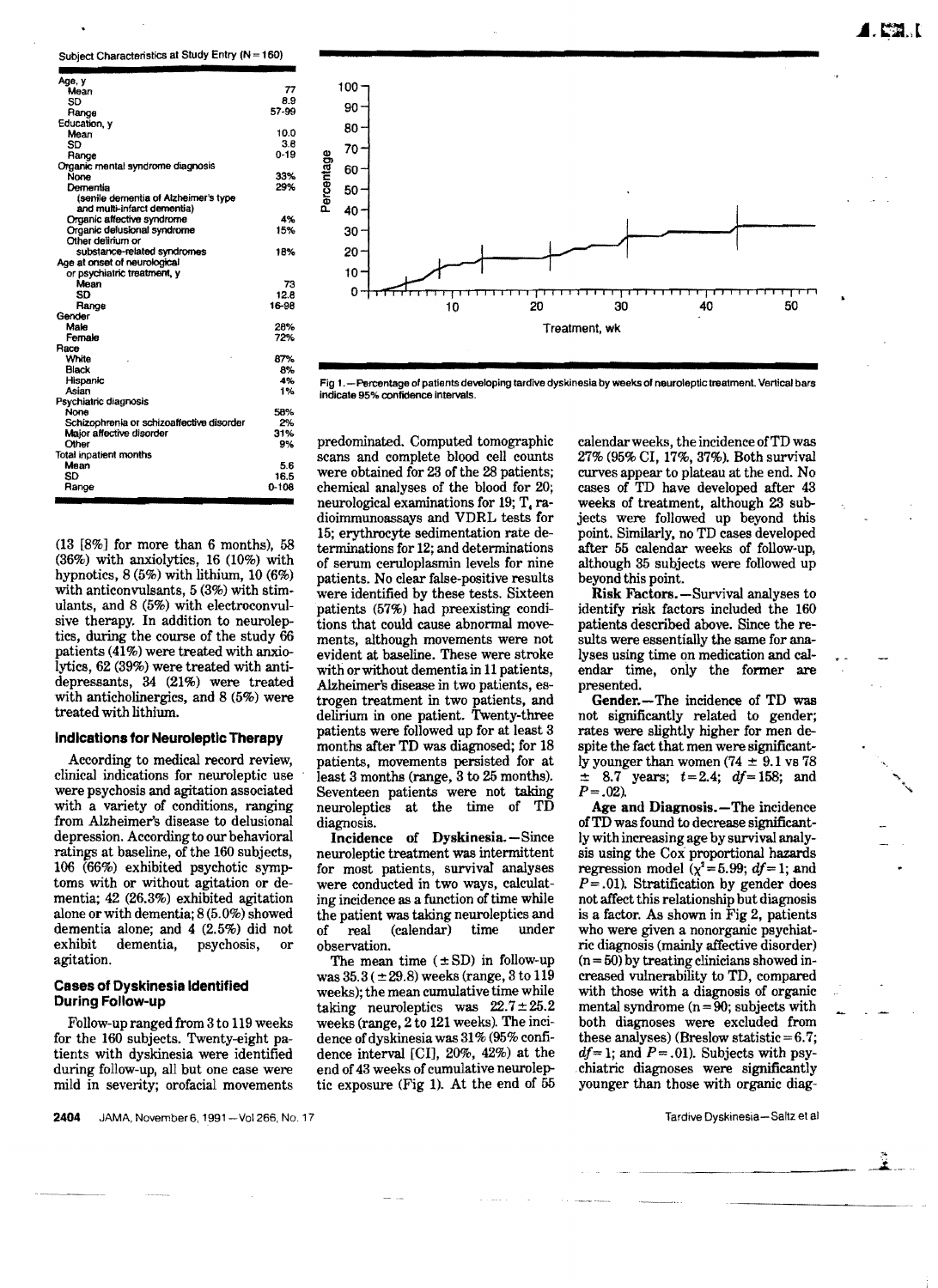

Fig 2.-Percentage of patients developing tardive dyskinesia by psychiatric diagnosis and by weeks of neuroleptic treatment. Vertical bars indicate 95% confidence intervals.



Fig 3.-Percentage of patients developing tardive dyskinesia by presence of extrapyramidal signs (EPS) and by weeks of neuroleptic treatment. Vertical bars indicate 95% confidence intervals.

noses ( $\bar{x} \pm SD = 71 \pm 8.4$  vs  $80 \pm 8.1$ years;  $t=5.9$ ;  $df=138$ ; and  $P<.01$ ). When the effect of diagnosis is statistically controlled, the relationship of age to TD incidence is no longer significant.

Electroconvulsive Therapy.-The incidence of TD was higher among patients with a history of electroconvulsive therapy  $(n=8)$  than among those with no such history (Breslow statistic=4.6;  $df=1$ ; and  $P=.03$ ). This effect remained at the trend level *(P<.08)*  when the effect of psychiatric diagnosis was partialled out.

Dose.-The incidence of TD was not significantly related to neuroleptic

dose, when this was examined as starting dose ordose at the time closest to TD development. Mean  $\pm$  SD dose in chlorpromazine-milligram equivalents at time closest to outcome was  $48 \pm 148$  for patients with TD vs  $80 \pm 108$  for patients without TD  $(t = 1.08; df = 157;$  and  $P = 0.28$ . The initial treatment for 62% of patients was with haloperidol, 16% were treated with perphenazine. 12% with either chlorpromazine or thioridazine, and the remainder with fluphenazine, loxapine, thiothixene, or molindone. The TD vulnerability was not related to drug class.

Extrapyramidal Signs. - Patients

were categorized as parkinsonian-positive or parkinsonian-negative based on SAEPS ratings during the first 4 weeks of neuroleptic treatment. Parkinsonian signs were identified without respect to cause (eg, parkinsonism secondary to neuroleptic therapy or secondary to other causes such as Alzheimer's disease). Parkinsonian-positive was defined as a score of 2 (moderate) or greater at any of the four rating points on any of the following items: rigidity (muscle resistance to passive motion at the wrist, elbow, or shoulder); tremor (at rest oron intention); akinesia (reduction in spontaneous motor or verbal activity); or akathisia. As Fig 3 illustrates, those with parkinsonian signs  $(n = 103)$ developed TD at a faster rate. The TD rates ( $\pm$ SE) were 40%  $\pm$  7.4% vs 12%  $±$  6.6% after 43 weeks of treatment (Breslow statistic = 5.5;  $df = 1$ ; and  $P = .02$ ). Subjects with and without concurrent antiparkinsonian medication during the follow-up period were equally likely to develop TD.

## **COMMENT**

The incidence ofTD in 31% of patients after 43 weeks of neuroleptic treatment confirms reports in the literature indicating increasing age as a risk factor for TD. It represents more than a sixfold increase over the incidence rate of 4% to 5% per year of exposure found for the sample of nongeriatric psychiatric patients followed up prospectively using the same methods by our research group."

Although not particularly high compared with prevalence rates reported for neuroleptic-treated elderly patients,<sup>n-13</sup> the fact that these patients developed abnormal movements with so little treatment is surprising. Some may question whether many of these should in fact be considered TD cases, since they have emerged following less than 3 months of neuroleptic treatment.<sup>1</sup>

Validity of TD diagnoses among elderly patients is an issue of considerable importance, given the high rate of neuromedical conditions that may be associated with abnormal movements resembling TD and the high incidence of spontaneous dyskinesia among elderly patients reported in the literature. The 5% rate of spontaneous dyskinesia in our sample is low compared with some earlier surveys.<sup>5,29</sup> When movements emerge in the course of neuroleptic treatment among subjects free of movements prior to treatment, one may infer that the movements are not solely the result of a preexisting neuromedical condition. It is possible that short-term neuroleptic treatment alone may be insufficient to induce TD, but may con